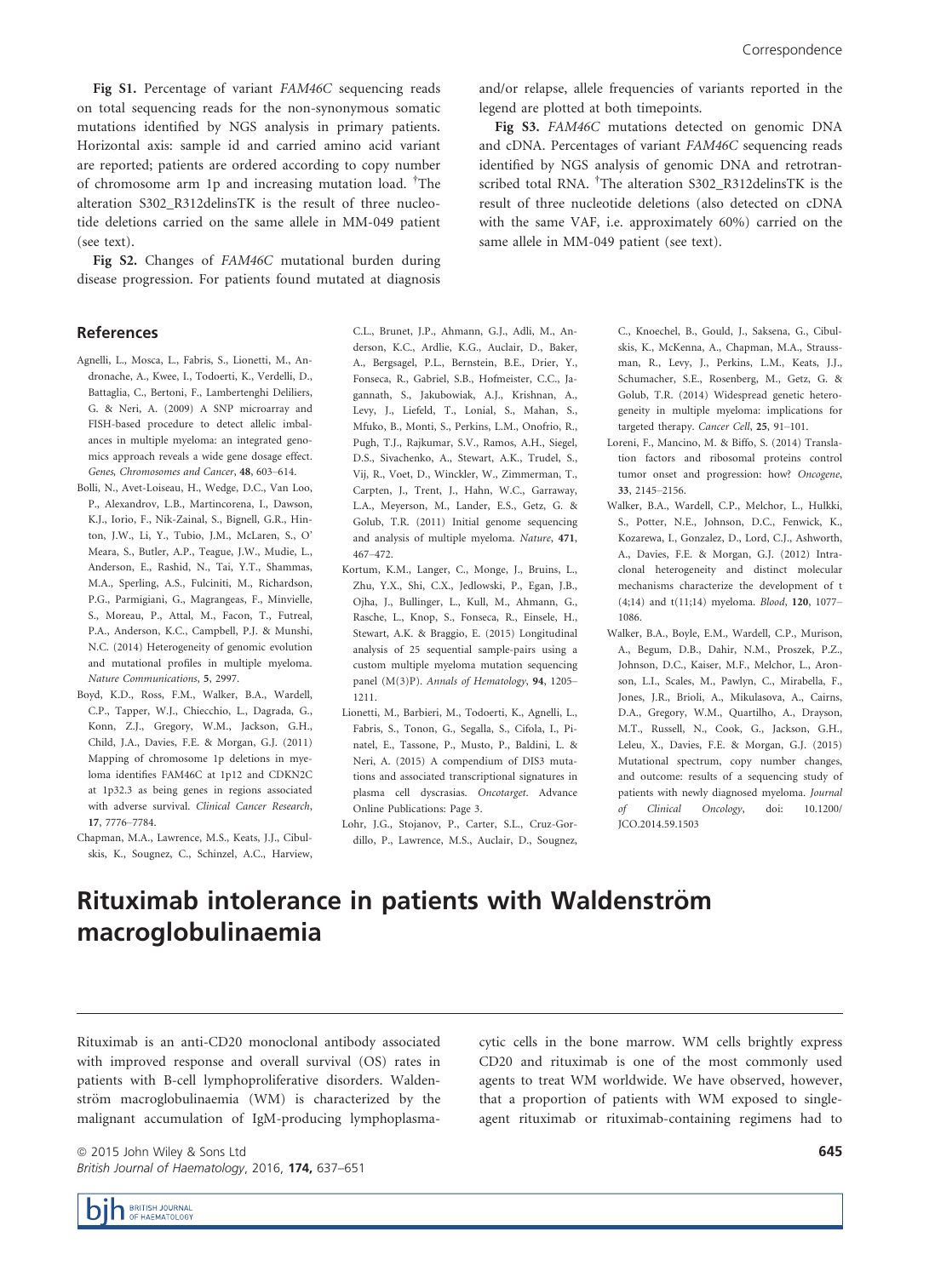#### Correspondence

discontinue rituximab due to worsening infusion-related reactions (IRRs) as treatment with rituximab continued. This study aimed to investigate the incidence of 'rituximab intolerance' and to describe the characteristics of WM patients who become rituximab intolerant.

We searched our database for patients with a clinicopathological diagnosis of WM (Owen et al, 2003) between 2000 and 2014. From a total of 1466 patients with WM seen at our centre, 283 patients (19%) were excluded because they were not exposed to rituximab. From the remaining 1183 patients, rituximab therapy was discontinued in 130 patients (11%). We then excluded 45 patients in whom rituximab was discontinued in the setting of first infusions, severe neutropenia, recurrent or severe infections or symptomatic hypogammaglobulinaemia. Finally, 85 patients (7%) were deemed intolerant to rituximab and were included in this analysis.

The median age at WM diagnosis was 59 years (range 31–85 years). The median age at rituximab intolerance was 63 years (range 40–86 years), and the median time from WM diagnosis to rituximab intolerance was 3 years (range 0–19 years; Fig 1A). The male:female ratio was 14:1. The age and sex distribution of rituximab-intolerant WM patients was not different to our entire WM cohort (data not shown). The median number of therapies prior to rituximab intolerance was 1 (range 0–7). Twenty-nine patients (34%) developed rituximab intolerance during the first line of treatment, and 13 (15%) during the first year of rituximab exposure. At the time of rituximab intolerance, 41 patients (48%) were receiving single-agent rituximab, 24 (28%) alkylating agentbased therapy, 13 (15%) proteasome inhibitor-based therapy and 5 (6%) nucleoside analog-based therapy. Fifty-six patients (66%) had been exposed to rituximab in previous lines of treatment. The median time from first rituximab exposure to intolerance was 1 year (range 0–12 years; Fig 1B). A list of the most common symptoms leading toward rituximab discontinuation is shown in Table I. The median IgM prior to rituximab intolerance was 27.92 g/l (range 549–947 g/l) and the median haemoglobin concentration was 106 g/l (59–145 g/l). Eight patients (11%) presented in the context of IgM flare, and 49 (64%) were responding to rituximab at the time of intolerance. After rituximab discontinuation, 22 patients (29%) were exposed to the anti-CD20 monoclonal antibody ofatumumab; 18 (82%) of these patients tolerated and responded to this drug.

Several prospective studies have shown that rituximab alone or in combination is an effective agent in patients with WM, giving a strong rationale to treat appropriate WM patients with rituximab in the upfront and relapsed settings (Treon et al, 2005; Buske et al, 2009; Rummel et al, 2013). One of the most common adverse events associated with rituximab are IRRs. The likelihood of IRRs is higher during the first infusion but decreases with subsequent infusions. In contrast, we identified approximately 7% of WM patients in whom IRRs intensified with each infusion, to the point that rituximab had to be discontinued. Half of the patients were rituximab-naïve. Patients became intolerant while receiving rituximab as single agent or in combination, or while undergoing induction or maintenance therapy. Rituximab intolerance was seen at any level of serum IgM. Approximately 30% of rituximab-intolerant patients went on to receive ofatumumab, which was tolerated and produced a response in 80% of these cases.

The rate of rituximab discontinuation due to intolerance might be higher in patients with WM than in patients with other B-cell disorders. In the PRIMA study, which included over 1000 patients with follicular lymphoma (FL), one patient (02%) had to discontinue therapy due to hypersensitivity to rituximab (Salles et al, 2011). Another study of approximately 300 patients with FL randomized to chemotherapy with and without rituximab reported a 12% rate of rituximab discontinuation (Marcus et al, 2005). Similarly, in a randomized study comparing the addition of



Fig 1. Time from diagnosis of Waldenström macroglobulinaemia to rituximab intolerance (A), and time from first rituximab exposure to rituximab intolerance (B).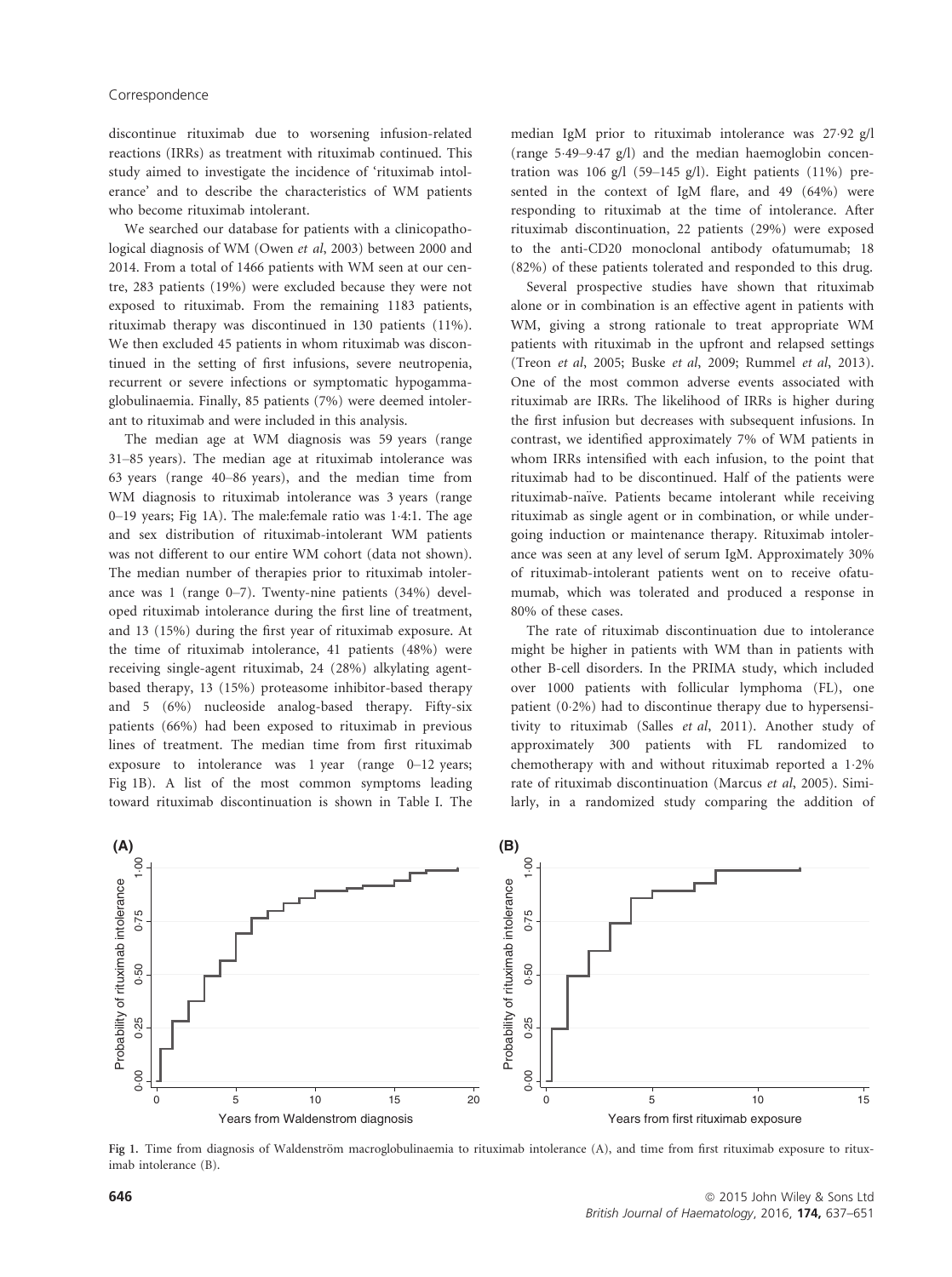Table I. Symptoms that prompted discontinuation of rituximab in rituximab-intolerant WM patients with Waldenström macroglobulinaemia.

| Symptoms                | N(%    |
|-------------------------|--------|
| Anaphylaxis             | 20(24) |
| Chills and rigors       | 15(18) |
| <b>Hives</b>            | 13(15) |
| Hypotension             | 13(15) |
| Shortness of breath     | 11(13) |
| Pruritus without rash   | 8(9)   |
| Rash except hives       | 8 (9)  |
| Angioedema              | 7(8)   |
| Chest pain              | 7(8)   |
| Nausea and vomiting     | 6(7)   |
| Fever                   | 5(6)   |
| Serum sickness          | 4(5)   |
| Syncope                 | 3(4)   |
| Back pain               | 2(2)   |
| Cardiac arrhythmia      | 2(2)   |
| Stroke-like symptoms    | 1(1)   |
| Diarrhoea               | 1(1)   |
| Not otherwise specified | 2(2)   |

rituximab to fludarabine and cyclophosphamide in patients with chronic lymphocytic leukaemia, one episode (0.25%) of cytokine release syndrome was reported in over 400 patients exposed to rituximab (Hallek et al, 2010). Other large studies, such as RESORT, STIL and REACH, did not report rates of rituximab discontinuation.

We also performed a review of prospective trials using rituximab in WM patients. Rituximab discontinuation was not specifically reported in the majority of the studies and most of the studies might have been too small to show the outcome of interest. However, in a study using cladribine and rituximab (Laszlo et al, 2010), two patients  $(6.9\%)$  experienced IRRs that led to rituximab discontinuation. In a study using lenalidomide and rituximab (Treon et al, 2009a), one patient (63%) discontinued rituximab due to anaphylaxis. In a study combining fludarabine and rituximab (Treon et al, 2009b), three patients (69%) discontinued rituximab due to severe IRRs.

We acknowledge that this is a retrospective study and is prone to selection bias. The patients seen at our centre might

#### References

Buske, C., Hoster, E., Dreyling, M., Eimermacher, H., Wandt, H., Metzner, B., Fuchs, R., Bittenbring, J., Woermann, B., Hohloch, K., Hess, G., Ludwig, W.D., Schimke, J., Schmitz, S., Kneba, M., Reiser, M., Graeven, U., Klapper, W., Unterhalt, M. & Hiddemann, W.; German Low-Grade Lymphoma Study Group. (2009) The addition of rituximab to front-line therapy with CHOP (R-CHOP) results in a higher response rate and longer time to treatment failure in patients with lymphoplasmacytic have specific features that make them more prone to develop rituximab intolerance, or our cohort might not be representative of patients in other centres or in the community. However, the decision of discontinuing rituximab was not made by us in all cases, which means that other physicians in other centres also felt there was the need to stop rituximab based on patients' symptoms.

In summary, we would like to bring to the clinicians' attention the occurrence of rituximab intolerance, which seems to affect a higher proportion of patients with WM than with other B-cell malignancies. Rituximab is a highly effective treatment for patients with WM, and rituximab intolerance should not deter practitioners from its use. Further research is needed to confirm our findings, and also to clarify the mechanisms behind this phenomenon.

#### Authorship

JJC, ZRH and SPT designed the study, and analysed the data. JJC, SK, KM and RM gathered the data. JJC wrote the initial draft. All authors reviewed and approved the final manuscript.

#### **Disclosures**

The authors have no conflicts of interest to disclose.

Jorge J. Castillo<sup>1,2</sup> Sandra Kanan<sup>1</sup> Kirsten Meid<sup>1</sup> Robert Manning<sup>1</sup> Zachary R. Hunter<sup>1</sup> Steven P. Treon<sup>1,2</sup>

<sup>1</sup> Bing Center for Waldenström Macroglobulinemia, Dana-Farber Cancer Institute, and <sup>2</sup>Harvard Medical School, Boston, MA, USA. E-mail: jorgej\_castillo@dfci.harvard.edu

Keywords: Waldenstrom macroglobulinaemia, Lymphoplasmacytic lymphoma, rituximab, infusion

First published online 2 November 2015 doi: 10.1111/bjh.13794

lymphoma: results of a randomized trial of the German Low-Grade Lymphoma Study Group (GLSG). Leukemia, 23, 153–161.

Hallek, M., Fischer, K., Fingerle-Rowson, G., Fink, A.M., Busch, R., Mayer, J., Hensel, M., Hopfinger, G., Hess, G., von Grunhagen, U., Bergmann, M., Catalano, J., Zinzani, P.L., Caligaris-Cappio, F., Seymour, J.F., Berrebi, A., Jager, U., Cazin, B., Trneny, M., Westermann, A., Wendtner, C.M., Eichhorst, B.F., Staib, P., Buhler, A., Winkler, D., Zenz, T., Bottcher, S., Ritgen, M., Mendila, M., Kneba, M., Dohner, H. & Stilgenbauer, S.; International Group of Investigators; German Chronic Lymphocytic Leukaemia Study Group. (2010) Addition of rituximab to fludarabine and cyclophosphamide in patients with chronic lymphocytic leukaemia: a randomised, open-label, phase 3 trial. Lancet, 376, 1164–1174.

Laszlo, D., Andreola, G., Rigacci, L., Fabbri, A., Rabascio, C., Mancuso, P., Pruneri, G., Radice, D., Pinto, A., Frigeri, F., Calabrese, L., Billio, A., Bertolini, F. & Martinelli, G. (2010) Rituximab and subcutaneous 2-chloro-2'-deoxyadenosine combination treatment for patients with